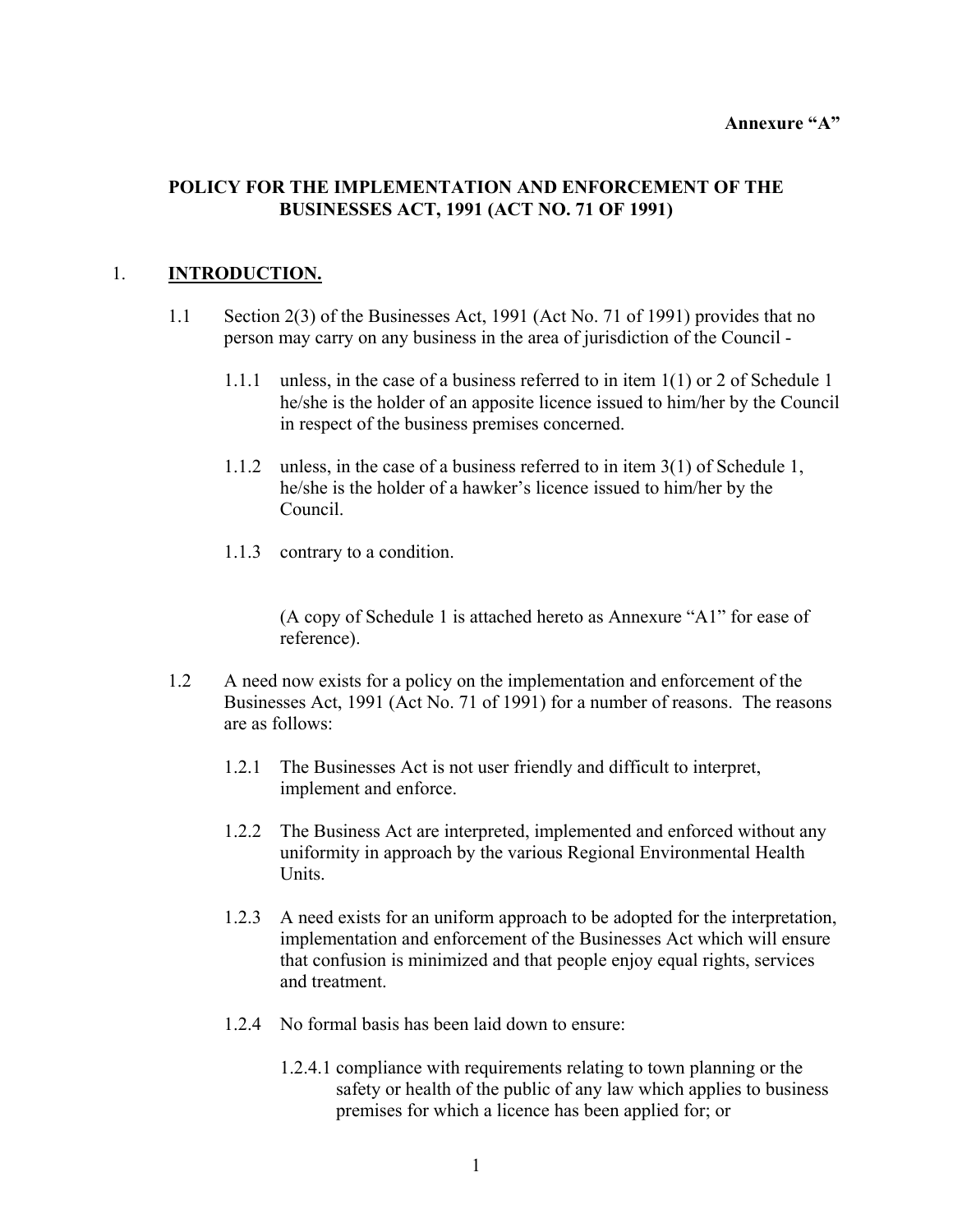- 1.2.4.2 compliance with those matters specified in the Act under section 2(4)(aA) with a requirement of a law relating to the health of the public; or
- 1.2.4.3 suitability of a person to carry on the business referred to in item 2 of Schedule 1 of the Businesses Act.
- 1.2.5 No formal basis has been laid down to ensure co-operative governance between the Business Licence Officer employed at the Regional Environmental Health Units and the relevant Departments/Units of Council who are required to submit requirements in terms of the Businesses  $Act - it$  has been reported that it is difficult to obtain requirements from certain Departments/Units and that certain departments do not respond at all when requested to submit requirements. This untenable situation renders the businesses licensing process unmanageable to the detriment of the licence applicants and the public who is exposed to safety and health risks/hazards.
- 1.2.6 A situation has evolved where a number of persons carry on businesses without having any regard to the laws of our Country especially with regard to the Businesses Act, which has been enacted to regulate and control the carrying on of businesses and businesses premises with the main purpose of safeguarding the safety and health of the public. Such businesses are carried on without the requirements relating to town planning or the safety or health of the public of applicable laws being complied with in the first instance.

Whilst the Businesses Act places the onus and responsibility on persons to apply for the business licences as specified in the Act this responsibility has now shifted to the Council to ensure that persons apply for the business licences as specified in the Act. The Council does not have the staff or other resources to carry this responsibility, which leaves the Council with no other alternative but to ensure that the onus and responsibility to ensure that businesses comply with legislative provisions and requirements are shifted back to those persons who desire to carry on such businesses. A person or an applicant has to ensure that the requirements of laws are complied with before he/she carry on a business requiring a licence as specified in the Act. Whereas a climate and culture of disrespect for the laws of our Country is at the order of the day it has now become necessary to ensure that people respect the laws of our Country without any preconditions. The ideal is that people should apply for licences on their own accord and ensure that requirements of law are complied with before they carry on businesses. This ideal can only be achieved if strict law enforcement is carried out and/or the public is made aware of the provisions of the Businesses Act by means of regular communication campaigns..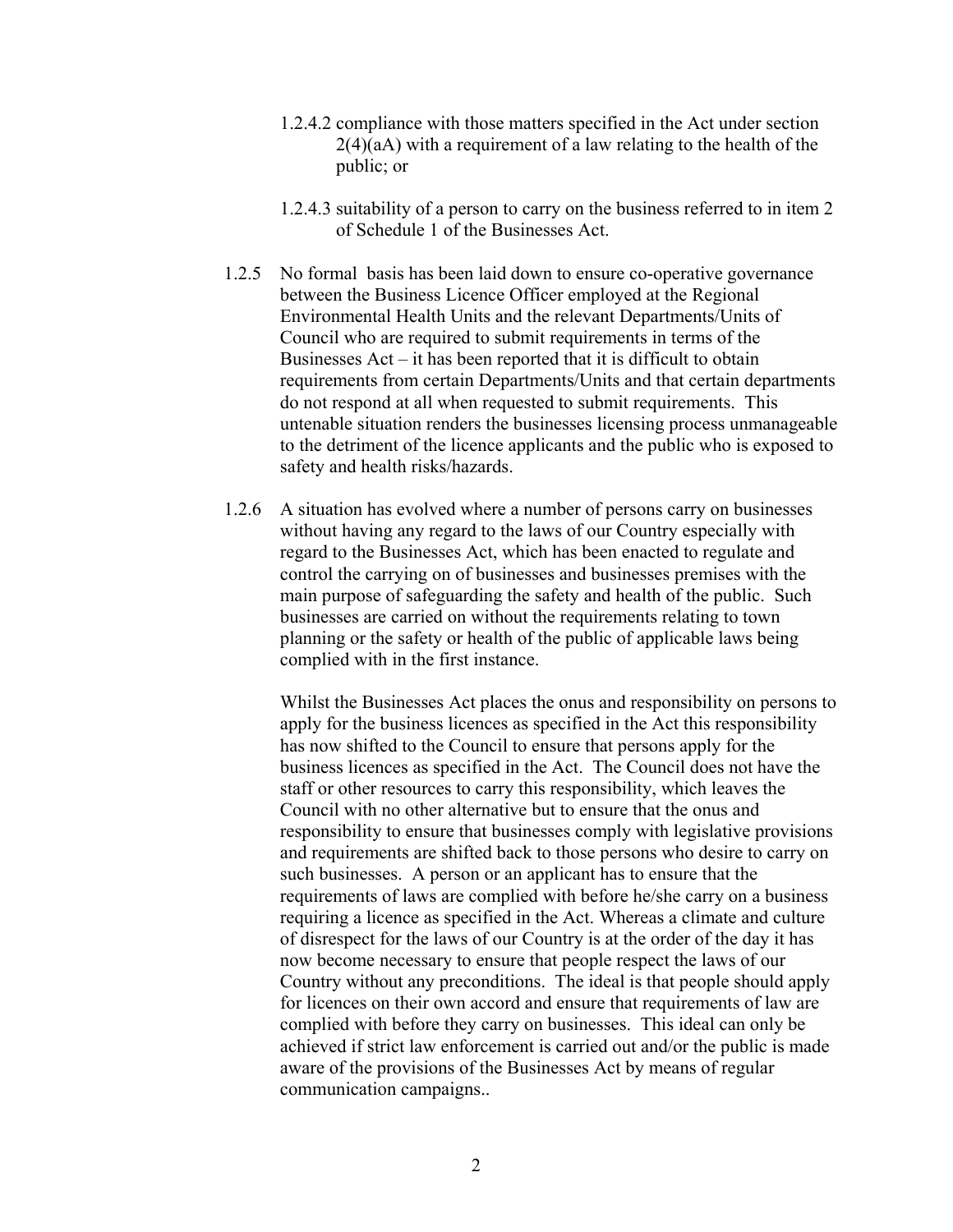1.2.7 An untenable situation has evolved where persons, who carry on businesses without valid licences apply for licences, and time is then given to them to comply with requirements of laws whilst the public is exposed to safety or health risks/hazards during the period of application and the requirements being complied with. This untenable situation is aggravated when applicants fail to comply with the requirements of laws and in so doing exploit the lack of clear policy in this regard and also defeat the objectives of law. It also makes the implementation and enforcement of the Businesses Act difficult and unmanageable. The Council has an obligation in terms of the Businesses Act to ensure the safety and health of the public. Any incident or occurrence at an unlicensed premises which may have a detrimental effect on the safety or health of any person may expose the Council to litigation and civil claims which should be avoided at all cost. Civil actions against authorities, who fail to carry out their legal obligations, have become a common practice in our courts of law which are more and more becoming a reality as people become aware of their rights and understanding of law. The Businesses Act is not excluded from this reality, especially when bodily harm and loss of life is possible if people are allowed to carry on business without valid licences having being issued in the first instance, and of which the issuing of licences require compliance to requirements of applicable and relevant legislation.

The granting of a licence application on the condition that requirements are complied with before the licence is issued; or the issuing of a licence subject to requirements being complied with also places the Council at risk, especially when officials have to apply discretion and in so doing may condone a safety or health risk due to an error of judgement whilst the application could have been refused in the first instance. This practice should also be ceased especially when requirements stipulated by departments/units, other than the Development Planning, Transportation and Environment Department and its relevant units, are complied with, and such compliance are then construed by the applicants as condonation of land use rights which may not be applicable to the business premises concerned. The Council may be held at ransom for the expenditures that have been incurred due to a lack of clear-cut policy in this regard. It may also lead to the granting of forced land use rights contrary to the Council's land use rights policies if contested in a court of law or if an application for amended land use rights is lodged with the Council to rectify the oversights of its officials.

- 1.2.8 No formal basis exists for dealing with the refusal of a licence application or for the withdrawal or suspension of a business licence or for the amendment, revoking or imposement of a condition or for the taking of remedial measures or for the hearing of an applicant or licence holder.
- 1.2.9 No formal basis exists to ensure that the recommended tariffs for Environmental Health Services, as adopted and approved by the Council annually, are implemented by the Regional Environmental Health Units.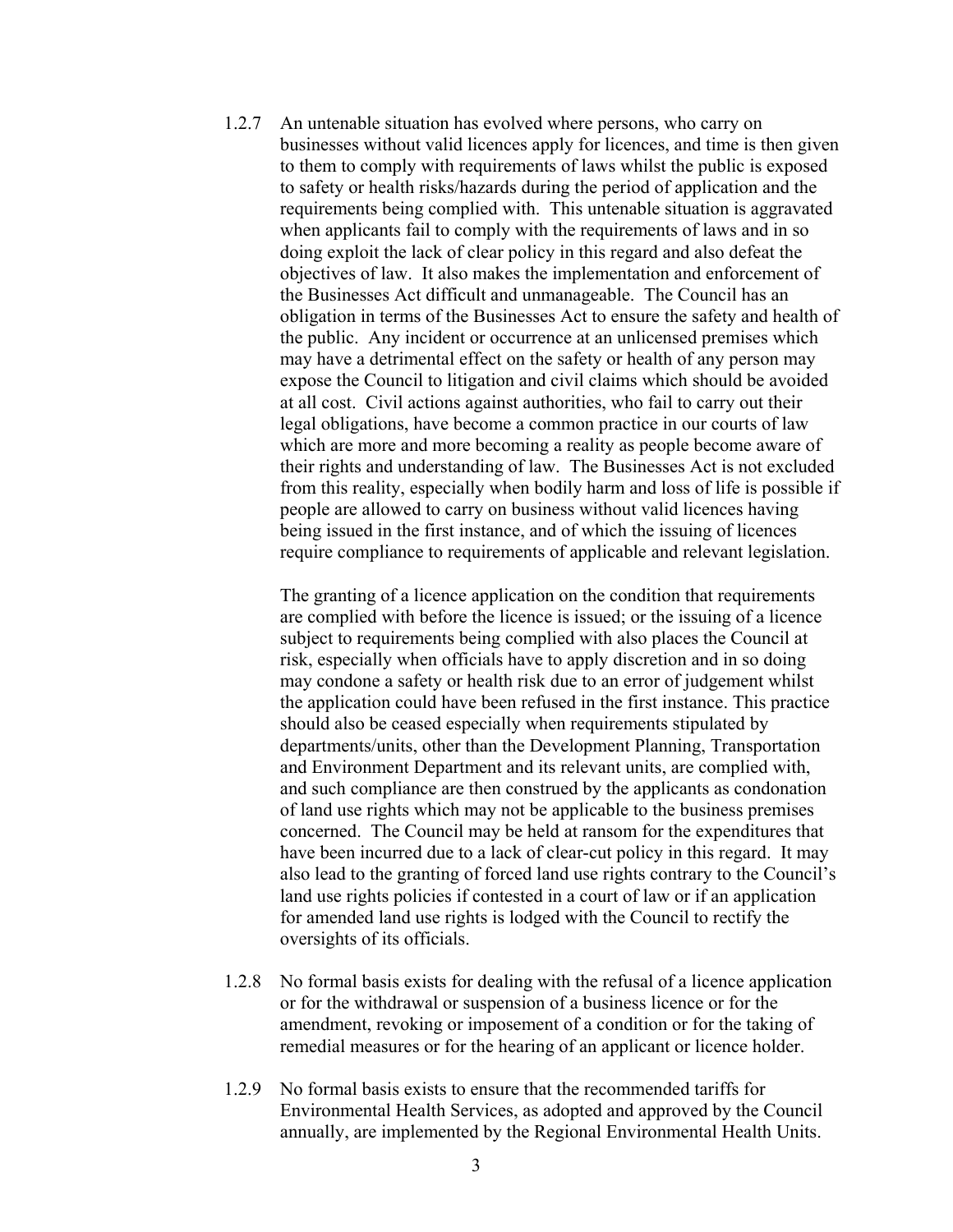No uniform system for the recording of income generated exists. This applies to income generated by means of tariffs and fines.

- 1.2.10 Law enforcement does not always receive the priority attention as required by the Council. Some officials tend to be very lenient to such an extent that considerable time is lost by issuing statutory notices and by continuously giving extension of time for compliance whilst the safety and health of people are placed at risk. It is therefore necessary to determine tolerance levels especially in view of the fact that people carry on businesses contrary to the requirements and provisions of laws.
- 1.2.11 Businesses are carried out at premises or from premises that do not comply with the requirements and provisions of law and which pose serious safety and health risks/hazards to the public.
- 1.2.12 Tendency of licence holders to fail to adhere to the requirements of law due to negligence or disregard of law, and then being allowed to carry on business at premises that are not maintained and kept in good order due to lack of proper legislative control.
- 1.2.13 It is increasingly reported that certain businesses are being used for criminal activities such as prostitution and drug and substance abuse. The suitability of persons who apply for certain business licences referred to in item 2 of Schedule 1 of the Act has to be determined for the reason that it will ensure the suitability of persons to carry on such businesses and also ensure that the Council contribute to the prevention of criminal activities by strictly enforcing the provisions of the Act.
- 1.3 The aforementioned reasons may not necessarily be the only reasons for formulating a policy on the implementation and enforcement of the Businesses Act, 1991 (Act No. 71 of 1991).

# **2. LEGAL FRAMEWORK AND OBLIGATIONS**

- 2.1 **The Constitution of the Republic of South Africa, 1996 (Act No. 108 of 1996)** provides as follows:
	- 2.1.1 "Environment
		- 24. Everyone has the right  $-$
		- (a) to an environment that is not harmful to their health or well-being,"

# 2.1.2 "Principles of co-operative government and intergovernmental relations 41.(1) All spheres of government and all organs of state within

- each sphere must
	- $(a)$ 
		- (b) secure the well  $-$  being of the people of the Republic;
		- $(c) (h) \dots$ <sup>2</sup>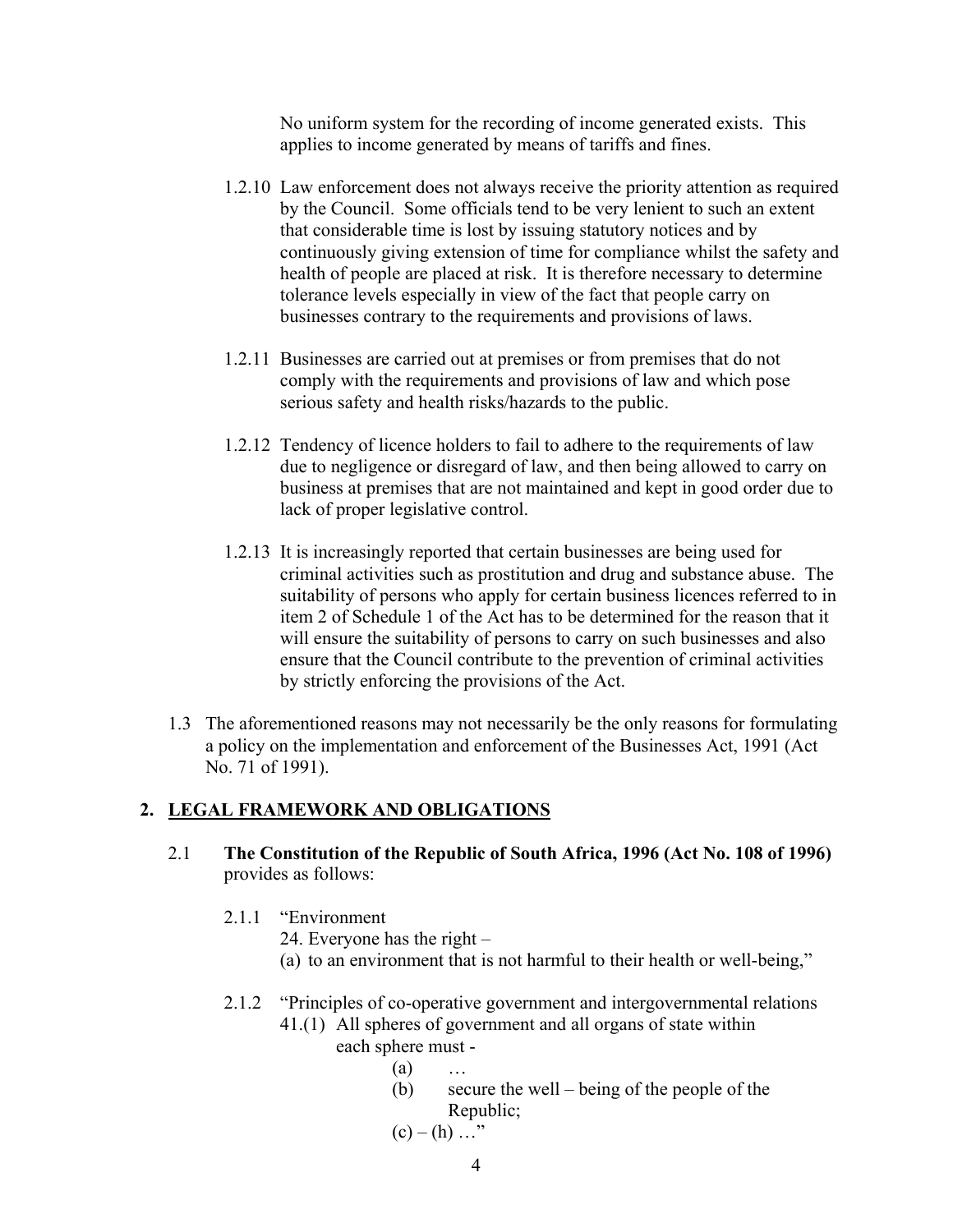#### 2.1.3 "Objects of local government

152.(1) The objects of local government are -

 $(a)$  ...

- (b) to ensure the provision of services to communities in a sustainable manner;
- $(c)$   $\dots$
- $(d)$  to promote a safe and healthy environment; and"

# 2.1.4 "Powers and functions of municipalities

156.(1) A municipality has executive authority in respect of and has the right to administer  $-$ 

- (a) the local government matters listed in Part B of Schedule 4 and Part B of Schedule 5; and
- (b) any other matter assigned to it by national or provincial legislation
- $(2)$  ...

 $(3)$  ...

(4) The national government and provincial government must assign to a municipality, by agreement and subject to any condition, the administration of a matter listed in Part A of Schedule 4 or Part A of Schedule 5 which necessarily relates to local government, if - (a) that matter would most effectively be administered locally; and (b) the municipality has the capacity to administer it.  $(5)$   $\dots$ "

## 2.1.5 "Schedule 4: Functional Areas of Concurrence" National and Provincial Legislative Competence Part A Trade (Not clearly defined) Part B Trading regulations (Not clearly defined)

Schedule 5: Functional Areas of Exclusive Provincial Legislative **Competence**  Part A (No provision in relation to business licensing) Part B Licensing and control of undertakings that sell food to the public. (The Constitution is silent on the other businesses as defined in Schedule I of the Businesses Act) Street trading"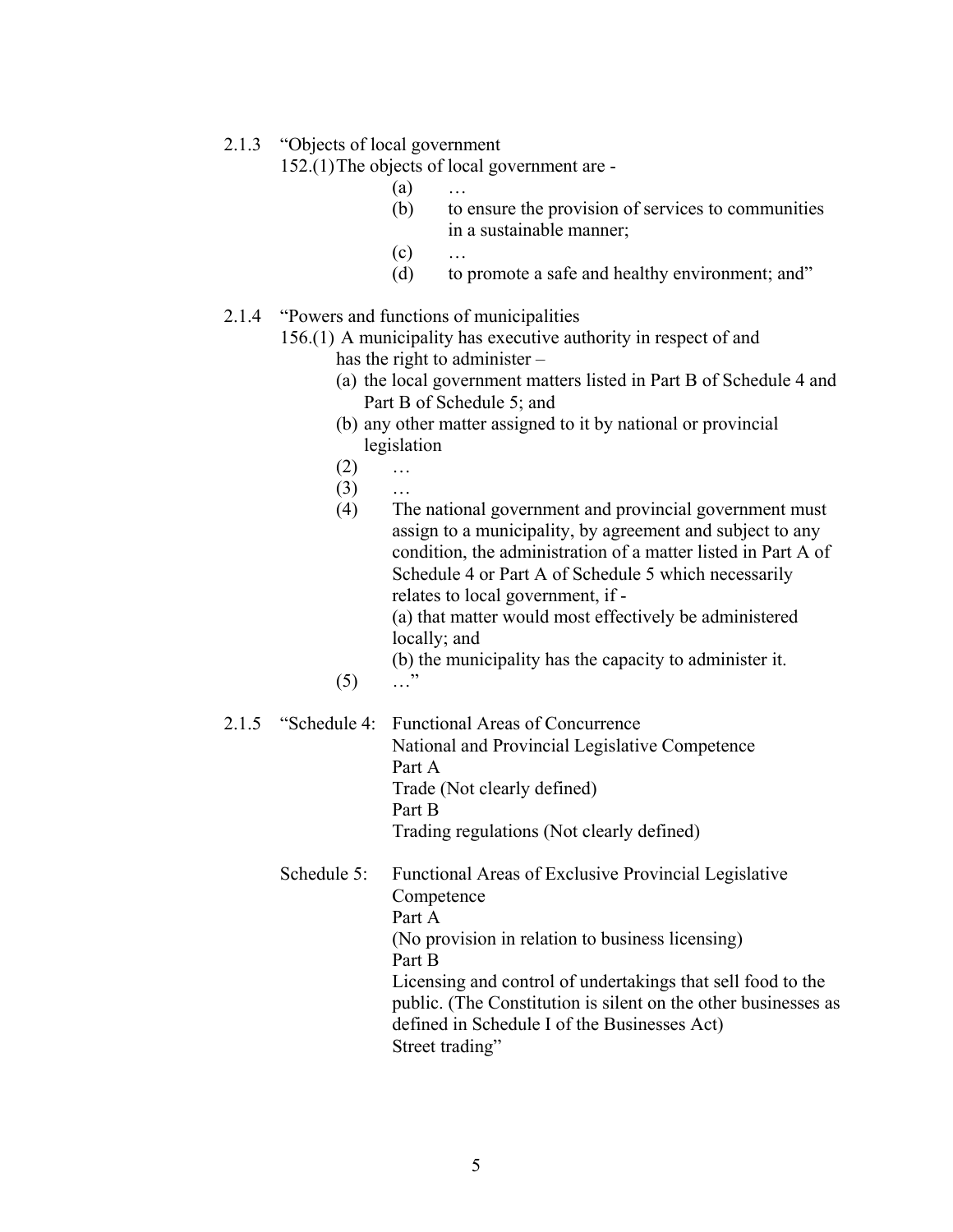## **2.2 The Businesses Act, 1991 (Act No. 71 of 1991)**

The Businesses Act provides as follows:

- $2.2.1$  "1. Definitions
	- "licensing authority" means any local authority, or person or body, designated or appointed under section 2 as a licensing authority;"
- 2.2.2  $\textdegree$  2. Licensing authorities and licensing of businesses.  $-$  Section (1)(a) provides that an administrator may by notice in the Official Gazette designate a local authority, or appoint any person or body, as a licensing authority for an area which the Administrator specifies or defines in the notice, to undertake from a date specified in the notice the licensing of businesses in the area concerned."

## **2.3 The Licensing of Businesses Regulations, 1993**

(Administrator's Notice 121 dated 13 April 1994)

2.3.1 "Definitions"

"licensing authority" means a local authority designated as a licensing authority under section 2 of the Act;"

- 2.3.2 "Seats of licensing authorities
	- 3. (1) The seat of a licensing authority shall be the office of the local authority designated as that licensing authority"
- 2.4 **The Local Government : Municipal Systems Act, 2000 (Act No. 32 of 2000)** provides as follows:
	- $2.4.1$  "1. Definitions"

"basic municipal services" means a municipal service that is necessary to ensure an acceptable and reasonable quality of life and, if not provided, would endanger public health or safety or the environment;"

"environmentally sustainable", in relation to the provisions of a municipal service, means the provision of a municipal service in a manner aimed at ensuring that  $-$ 

- (a) the risk of harm to the environment and to human health and safety is minimised to the extent reasonably possible under the circumstances;
- (b) the potential benefits to the environment and to human health and safety are maximised to the extent reasonably possible under the circumstances; and
- (c) legislation intended to protect the environment and human health and safety is complied with;"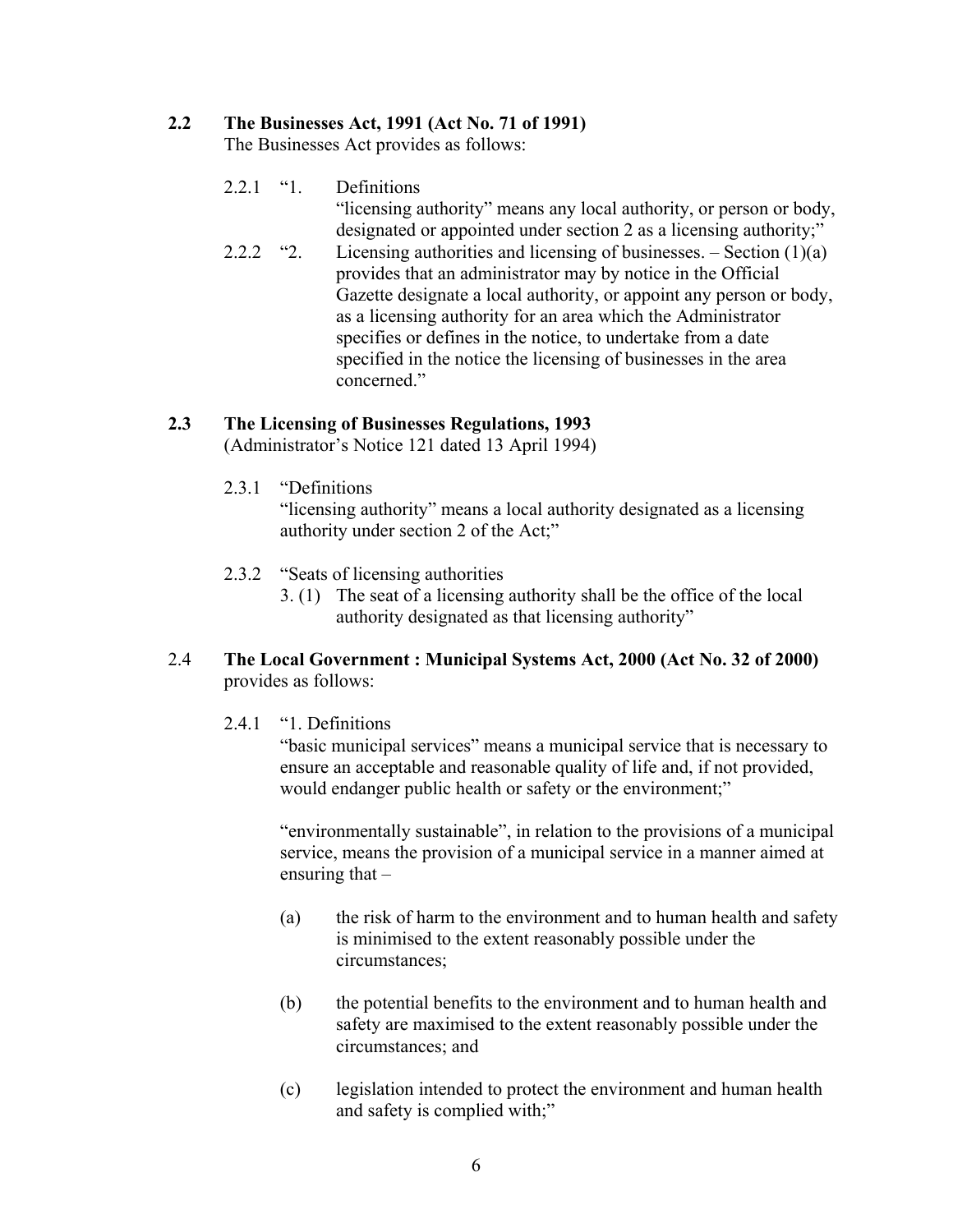2.4.2 4. Rights and duties of municipal councils  $-$ 

(1) The council of a municipality has the right to  $(a) - (c) \dots$ 

 $(2)$  The council of a municipality, within the municipality's financial and administrative capacity and having regard to practical considerations, has the duty to  $-$ 

 $(a) - (h) \dots$ 

(i) promote a safe and healthy environment in the municipality; and  $(i)$   $\dots$ 

 (3) A municipality must in the exercise of its executive and legislative authority respect the rights of citizens and those of other persons protected by the Bill of Rights."

- 2.4.3  $\degree$ 11. Executive and legislative authority
	- $(1) (2)$  ...

(3) A municipality exercises its legislative or executive authority by  $(a) - (d)$  ...

(e) implementing applicable national and provincial legislation and its bylaws;

 $(f) - (k) ...$ 

(l) promoting a safe and healthy environment;

- $(m) (n) \dots$
- $(4)$   $\ldots$ <sup>"</sup>
- 2.4.4  $\degree$  55. Municipal manager  $(1)$  As head of administration the municipal manager of a municipality is, subject to the policy directions of the municipal council, responsible and accountable for  $-$

 $(a) - (k) ...$ 

(l) the administration and implementation of the municipality's by-laws and other legislation;

 $(m) - (o)$  ...

(p) the implementation of national and provincial legislation applicable to the municipality; and

- $(q)$  ...
- $(2)$   $\dots$
- 2.4.5  $\degree$  62. Appeals.  $(1)$  A person whose rights are affected by a decision taken by a political structure, political office bearer, councillor or staff member of a municipality in terms of a power or duty delegated or sub-delegated by a delegating authority to the political structure, political office bearer, councillor or staff member, may appeal against that decision by giving written notice of the appeal and reasons to the municipal manager within 21 days of the date of the notification of the decision.

(2) The municipal manager must promptly submit the appeal to the appropriate appeal authority mentioned in subsection (4).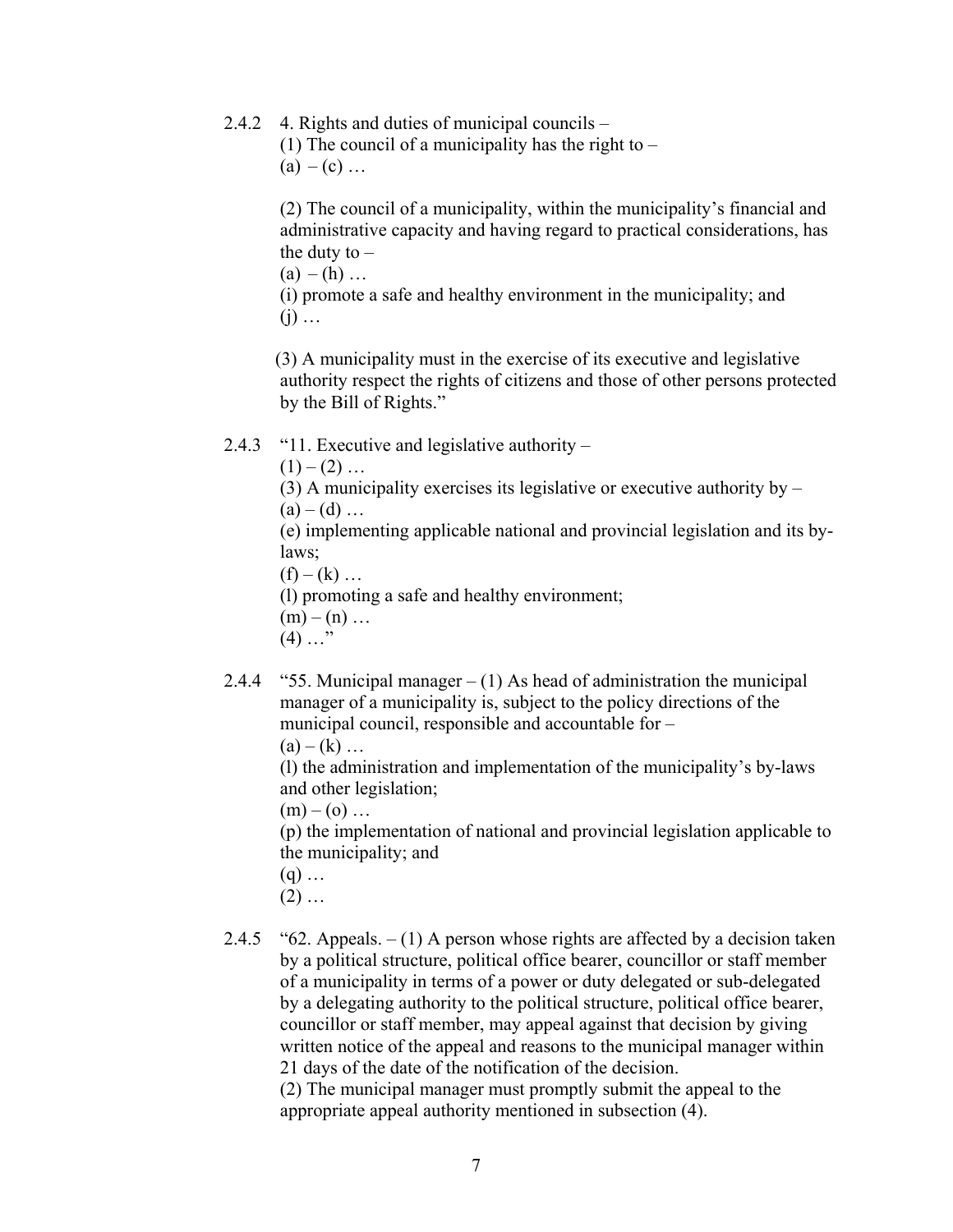(3) The appeal authority must consider the appeal, and confirm, vary or revoke the decision, but no such variation of revocation of a decision may detract from any right that may have accrued as a result of the decision. (4) When the appeal is against a decision taken by  $-$ (a) a staff member other than the municipal manager, the municipal manager is the appeal authority;

 $(b) - (c)$  ...

(5) An appeal authority must commence with an appeal within six weeks and decide the appeal within a reasonable period.

(6) The provisions of this section do not detract from any appropriate appeal procedure provided for in any other applicable law."

2.5 The Council is, in terms of the Constitution of South Africa, the Businesses Act, and the Local Government : Municipal Systems Act, 2000 (Act No. 32 of 2000) obligated to ensure that the safety and health of the public is safeguarded. The Council is responsible to ensure that the Businesses Act is implemented and enforced.

# 3. **POLICY**

- 3.1 Whereas a need has been identified for a policy, the following be adopted by the Council as policy for the implementation and enforcement of the Businesses Act, 1991 (Act No. 71 of 1991):
	- 3.1.1 Accountability and Responsibility
		- 3.1.1.1 The Regional Directors are responsible and accountable for:
			- 3.1.1.1.1 ensuring that the provisions of the Businesses Act, 1991 (Act No. 71 of 1991) are implemented, executed and enforced.
			- 3.1.1.1.2 ensuring that the Policy for the implementation and enforcement of the Businesses Act, 1991 (Act No. 71 of 1991) are implemented, executed and adhered to.
			- 3.1.1.1.3 ensuring that the tariffs in respect of business licensing, as determined by the Council in terms of its tariff structure for each Financial Year, are levied effective as from the date as determined by the Council.
			- 3.1.1.1.4 ensuring that income generated in terms of tariffs and fines are recorded and that proper records are kept of any transaction and fine issued.
			- 3.1.1.1.5 ensuring that the powers, functions and duties that are delegated to them in terms of the Council's "Delegations of Power, Functions and Duties"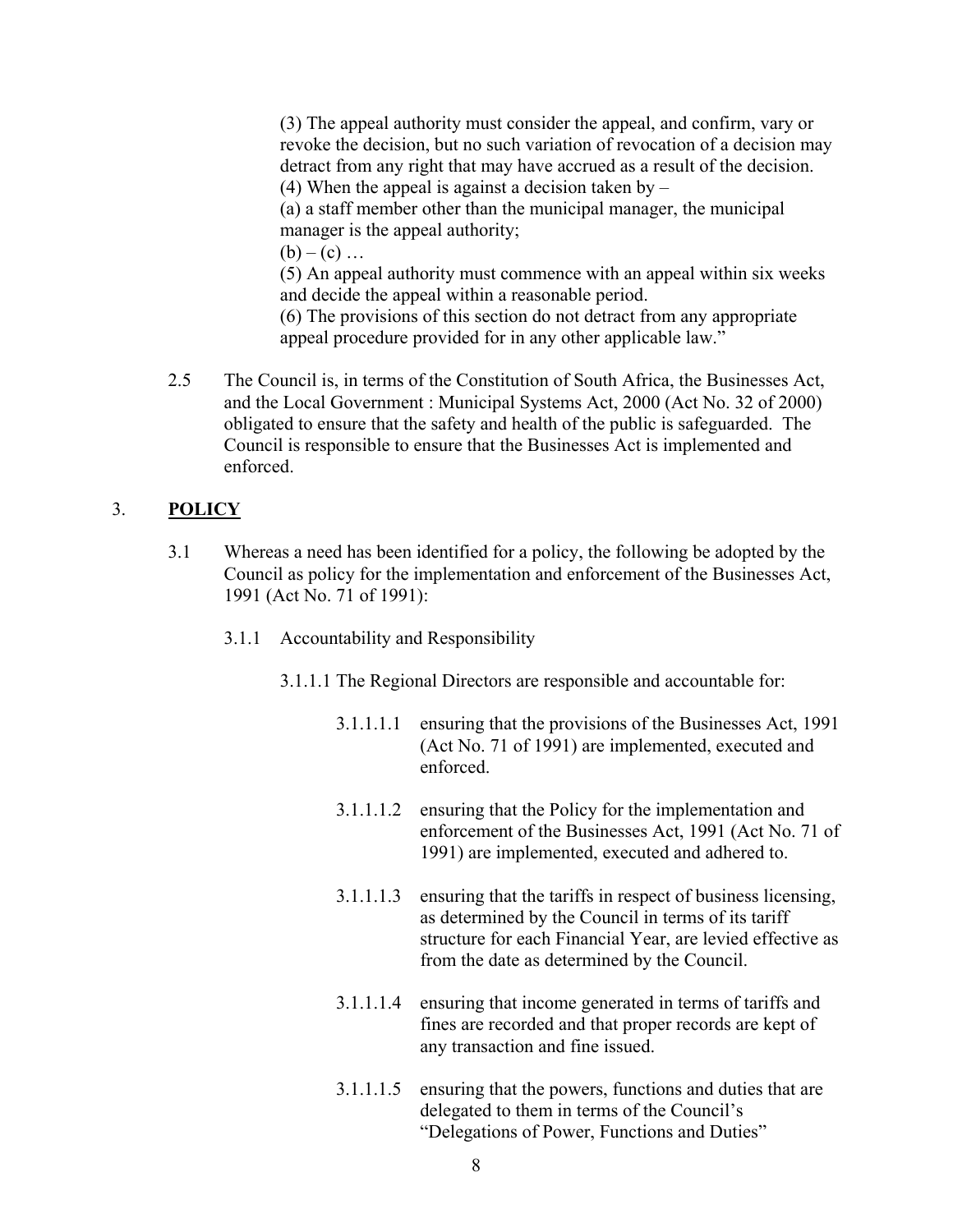document by resolution of the Council, are further subdelegated in the manner as prescribed in the document.

- 3.1.2 Designation of Officials, Support Staff and Business Licence Assistants
	- 3.1.2.1 The Regional Directors shall, when it is not possible for the Business Licence Officer to perform and execute his/her duties efficiently and effectively due to workloads and work pressure, if deemed necessary, designate any official or other staff member to assist the Business Licence Officer in the execution of his/her duties and/or to render support to the Business Licence Officer.
- 3.1.3 Appointment of Additional Permanent Staff
	- 3.1.3.1 The Regional Directors shall, when it has become evident that the Business Licence Officer is not able to perform and execute his/her duties efficiently and effectively due to workloads and work pressure, during the annual budget process motivate for funds for the appointment of additional permanent staff members (additional staff includes Business Licence Officer, Administrative Officers and/or Business Licence Assistants).
	- 3.1.3.2 The appointment of additional staff members shall be subject to the availability of funds and Council policy.
	- 3.1.3.3 The appointment of additional staff members may take place by means of transfer of excess or redundant staff, subject to such staff members being transferred with their salary and allowances budgets and in terms of Council policy.
- 3.1.4 Availability of The Businesses Act, 1991 (Act No. 71 of 1991) and its Regulations.
	- 3.1.4.1 Regional Directors shall ensure that a copy of the Businesses Act, 1991 (Act No. 71 of 1991) and its Regulations are acquired and perused by those staff members who are responsible for and concerned with the implementation, execution and enforcement of the Act and its Regulations.
	- 3.1.4.2 Regional Directors shall ensure that any amendments to the Act and its Regulations are acquired and that the Act and its Regulations are updated accordingly.
	- 3.1.4.3 Regional Directors shall ensure that those staff members who are responsible for and concerned with the implementation, execution and enforcement of the Act and its Regulations are fully conversant with the contents thereof.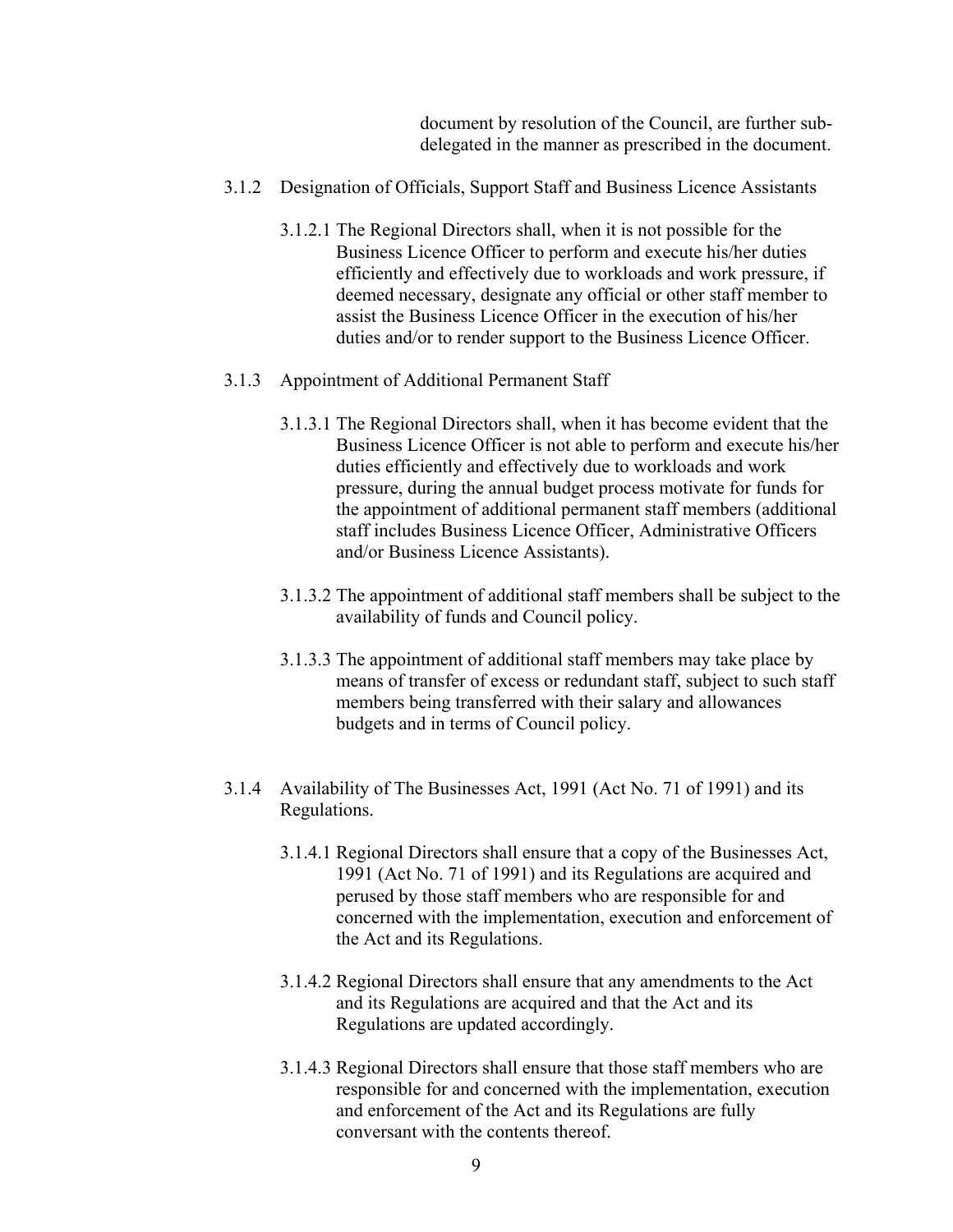- 3.1.5 Peace Officers
	- 3.1.5.1 Regional Directors shall ensure that those staff members who are responsible for and concerned with the implementation, execution and enforcement of the Act and its Regulations (including Business Licence Assistants) undergo Peace Officers training and be appointed as Peace Officers if they have been successful in their training.
	- 3.1.5.2 Regional Directors shall ensure that Business Licence Officers (including Business Licence Assistants) are furnished with the certificates as required in terms of Regulation 11(3) whereby they have been appointed by the City Manager as Inspector of Businesses.
- 3.1.6 Legislative Process for the Issuing, Refusal, Withdrawal and Suspension of business licences and Amendment or Revoking of Conditions pertaining thereto.
	- 3.1.6.1 Regional Directors shall ensure that those members of staff who are responsible for and concerned with the implementation, execution and enforcement of the Act and its Regulations adhere to the Legislative Process Guidelines for the issuing, refusal, withdrawal and suspension of business licences and amendment or revoking of condition pertaining thereto, and that these guidelines which have been hereby adopted by the Council and are attached hereto as Annexure "B", shall be read in conjunction with the requirements and provisions of the Businesses Act and its Regulations.
- 3.1.7 Forms As Prescribed And Notices
	- 3.1.7.1 Regional Directors shall ensure that those forms which are prescribed in terms of Regulations 5, 6 and 8 of the Licensing of Businesses Regulations, 1993 are issued by those staff members who are responsible for and concerned with the implementation, execution and enforcement of the Act and its Regulations.
	- 3.1.7.2 Regional Directors shall ensure that the notices, that are prescribed in the Legislative Process Guidelines that are attached hereto as Annexure "B" and its relevant Annexures, are used for the purposes intended.
	- 3.1.7.3 Regional Directors shall ensure that a duplication of a licence is only issued to a licence holder under the conditions as prescribed in terms of Regulation 9 of the Licensing of Businesses Regulations, 1993 and only if the licence holder has paid the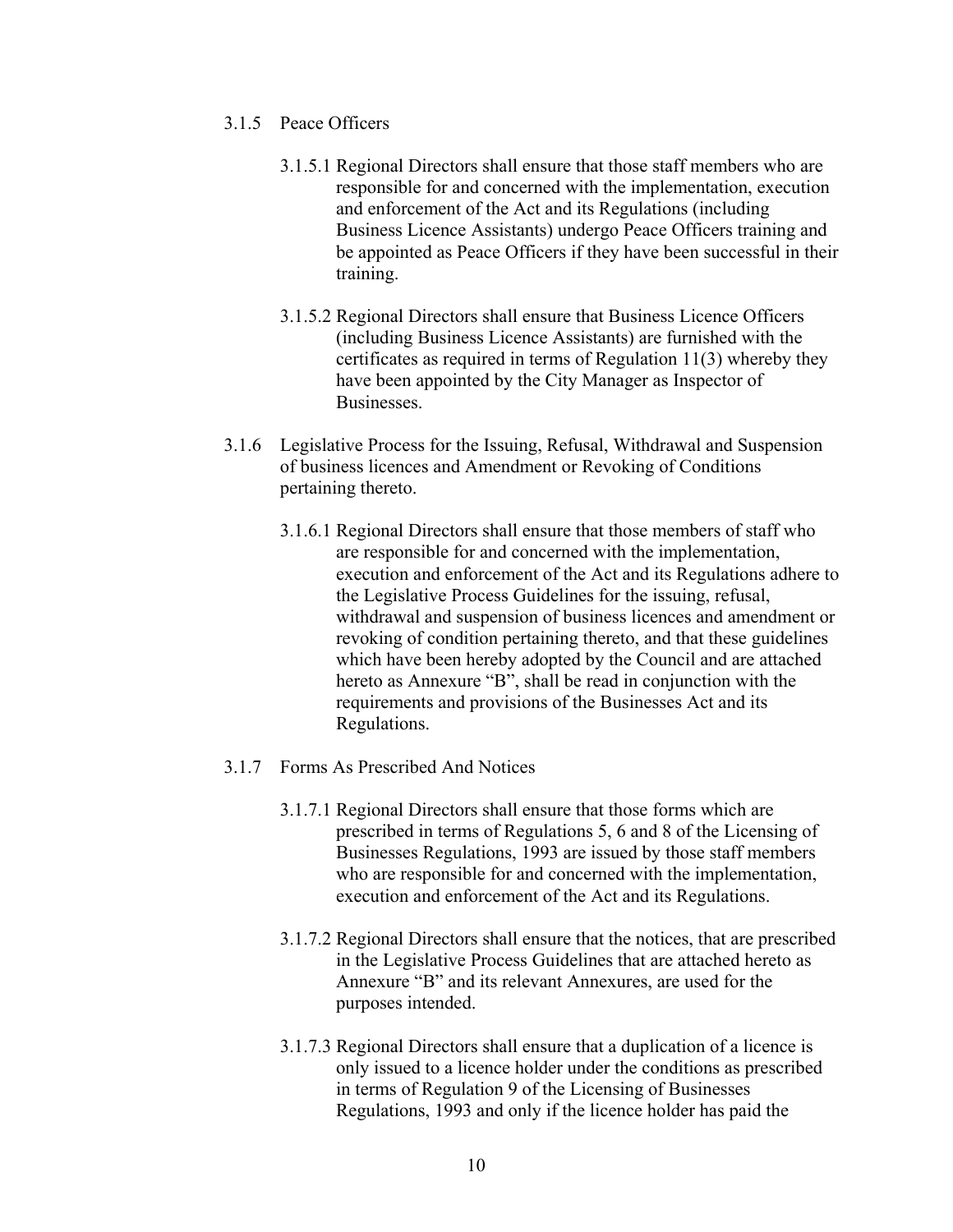prescribed fee in terms of the Council's tariff structure and submitted the original receipt as proof of payment.

- 3.1.8 Non transferability of licence
	- 3.1.8.1 Regional Directors shall ensure that Regulation 10 of the Licensing of Businesses Regulations, 1993 which provides for the nontransferability of a licence, is adhered to.
- 3.1.9 Granting of an Application for a Business Licence or Allowing Time to comply with a Requirement
	- 3.1.9.1 Whereas the Council is not obliged in terms of section 2(6)(a) of the Act, to grant an application for a business licence on condition that a requirement is complied with before the licence is issued, or to, in terms of sections  $2(6)(b)(ii)$  and  $2(7)(b)$  issue a licence subject to any condition therein specified in terms of which the licence holder shall within a specified period comply with such a requirement; the granting of an application or the specifying of a period not be allowed for the reasons mentioned against paragraph 1.2.7 of this Annexure.

#### 3.1.10 Law Enforcement

- 3.1.10.1 Regional Directors shall ensure that admission of guilt fines are determined and approved by the Magistrates of the Magisterial Districts serving their areas of jurisdiction, if admission of guilt fines have not yet been determined for their areas of jurisdiction or for the different parts of Magisterial Districts that are situated within their areas of jurisdiction, and that such determinations be adhered to.
- 3.1.10.2 Regional Directors shall ensure that existing admission of guilt fines are adhered to.
- 3.1.10.3 Regional Directors shall facilitate that warrants of arrest are executed by the Johannesburg Metropolitan Police Department within fourteen (14) days from the date on which same were issued by the Courts.
- 3.1.10.4 Regional Directors shall facilitate that the zero tolerance rule shall apply if a person carry on a business without a licence which is required in terms of the Businesses Act, 1991 (Act No. 71 of 1991).
- $3.1.10.5$  No "Notice to appear in Court" (Fine/Summons) shall be cancelled by any official once it has been issued  $-$  it is the function of the Public Prosecutor.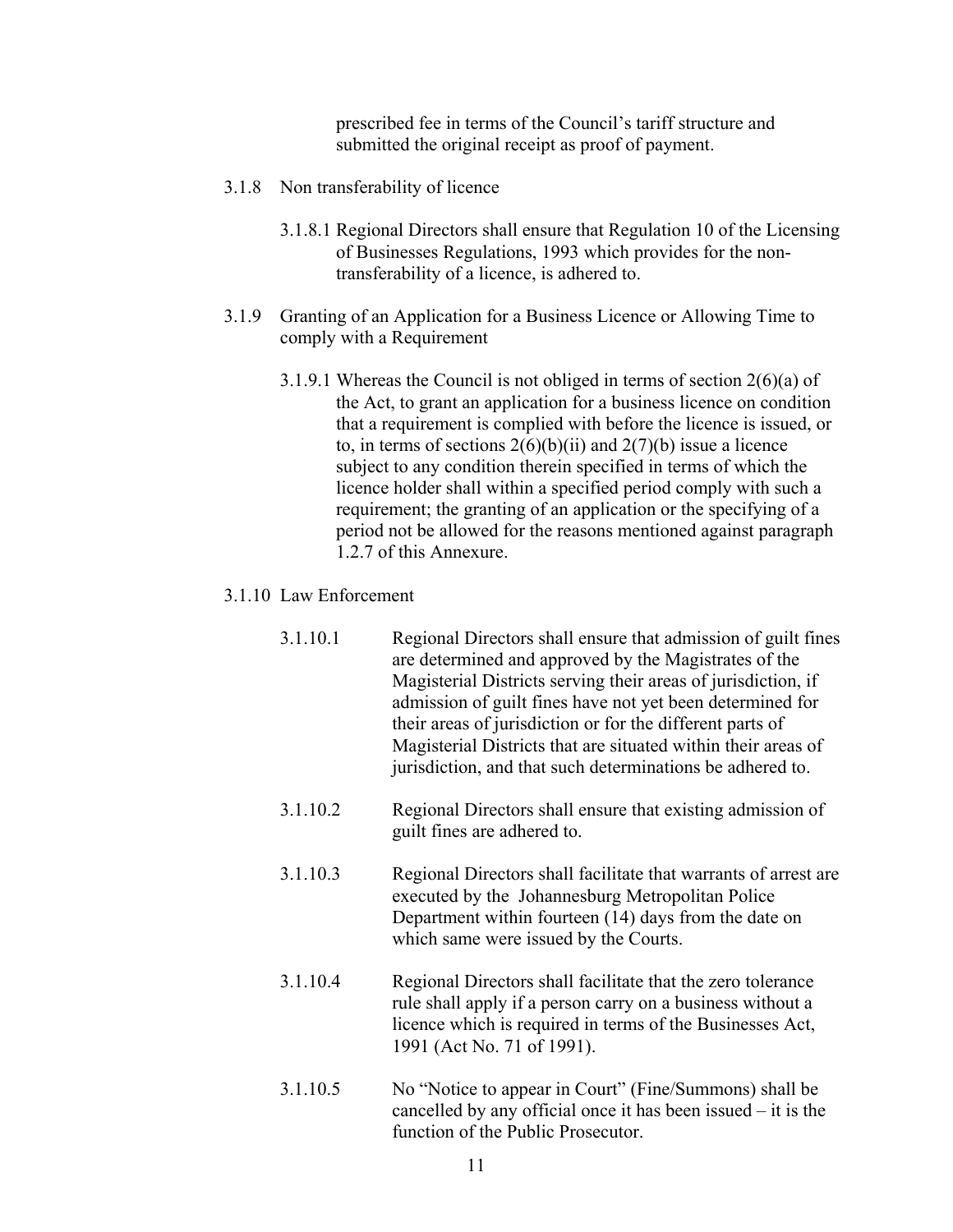3.1.10.6 If an unintentional mistake has been made on a "Notice to" appear in Court" (Fines/Summons) whilst it is being made **out** it shall be cancelled and the original documents kept in the fine book for auditing purposes  $-$  a new notice shall be made out to the offender.

## 3.1.11 Databases

- 3.1.11.1 Regional Directors shall ensure that databases are kept of the following businesses on the electronic Business Licensing System or on the prescribed format where applicable:
	- 3.1.11.1.1 Active Item 1(1) of Schedule 1 businesses Inactive Item 1(1) of Schedule 1 businesses
	- 3.1.11.1.2 Active Item 2 of Schedule 1 businesses Inactive Item 2 of Schedule 1 businesses
	- 3.1.11.1.3 Active Item 3(1) of Schedule 1 businesses

Specimens of the required databases are attached hereto as Annexure "A2" for utilization.

- 3.1.11.1.4 Regional Directors shall ensure that the databases are updated as and when business licences are issued or become inactive.
- 3.1.11.2 Regional Directors shall ensure that a database is kept of all refused, withdrawn and suspended business licences.

The database has to be updated as and when businesses licences are refused, withdrawn or suspended.

A specimen is attached hereto as Annexure "A3" for utilization.

- 3.1.12 Keeping of a Register for Income Generated
	- 3.1.12.1 Regional Directors shall ensure that a register is kept for the recording of income generated in terms of the Council's tariffs structure. The register has to be updated when a transaction has taken place.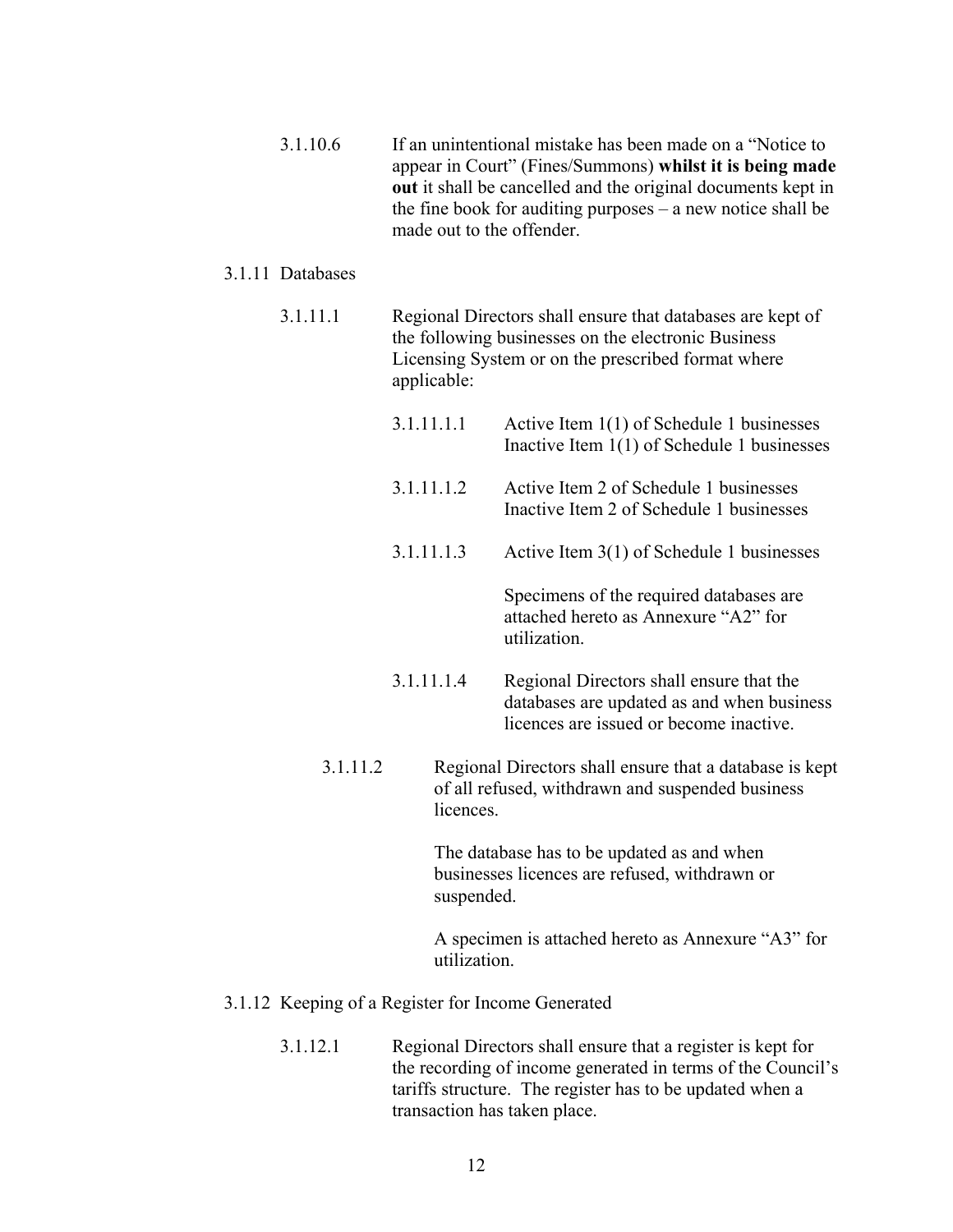A specimen is attached hereto as Annexure "A4" for utilization.

- 3.1.13 Keeping of a Register for Fines/Summonses Issued
	- 3.1.13.1 Regional Directors shall ensure that a proper register is kept for the recording of all fines/summonses that have been issued.

The register has to be updated when a fine/summons has been issued. All relevant information pertaining to the fine/summons, including execution of a warrant of arrest, has to be included in the database. A specimen is attached hereto as Annexure "A5" for utilization.

- 3.1.14 Maintenance, Safekeeping and Availability of Databases and Registers.
	- 3.1.14.1 The databases and registers that have to be kept and maintained in terms of this Policy must be made available for inspection and auditing by the Regional Environmental Health Unit.

#### 3.1.15 Interdepartmental Co-operative Governance

- 3.1.15.1 The following departments/units:
	- District Environmental Health Services Unit and Noise and Air Pollution Control Unit
	- Land Use Management Sub- directorate
	- Building Control Sub- directorate
	- Johannesburg Emergency Management Services
	- Johannesburg Metropolitan Police Department (hawkers only)
	- shall render their fullest co-operation with regards to the implementation and enforcement of the Businesses Act, 1991 (Act No. 71 of 1991) and in terms of the Policy for the Implementation and Enforcement of the Businesses Act, 1991 (Act No. 71 of 1991).
	- shall supply the Business Licence Officer with all information, requirements and conditions required in terms of the said Act and the said Policy.
	- shall report to the Business Licence Officer a changed circumstance in relation to a business or